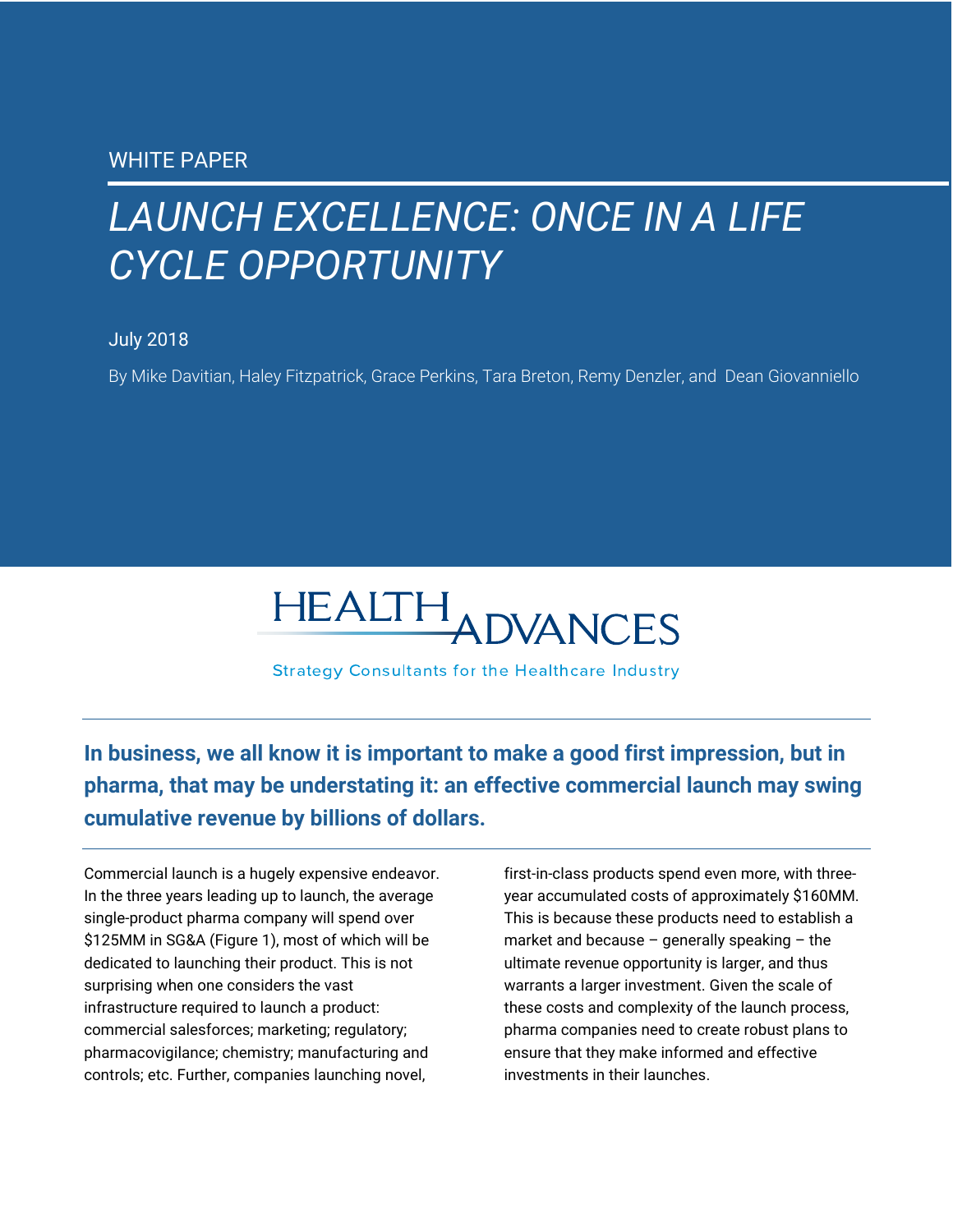

*Note: Includes Acadia Pharmaceuticals, Amarin, Clovis Oncology, Collegium Pharmaceuticals, Corcept Therapeutics, Intercept Pharmaceuticals, Iroko Pharmaceuticals, Keryx Biopharmaceuticals, Lexicon Pharmaceuticals, NPS Pharma, Orexigen Therapeutics, Relypsa, Sarepta Therapeutics, Synergy Pharmaceuticals, and Tesaro. We recognize that companies have some baseline level of SG&A overhead that is included in the costs shown here. Nonetheless, it is fair to assume that these companies allocated most SG&A expenses to launch preparation for their lead product and that their pattern of increasing SG&A expense reflects the enormous commercial expense of launch. First-in-class products include NUPLAZID/Pimavanserin, RUBRACA/Rucaparib, OCALIVA/Obeticholic acid, XERMELO/Telotristat ethyl, GATTEX/Teduglutide, EXONDYS 51/Eteplirsen, VARUBI/Rolapitant. Follow-on products include VASCEPA/Ethyl eicosapentaenoic acid, XTAMPZA/Oxycodone, KORLYM/Mifepristone, ZORVOLEX/Diclofenac, AURYXIA/Ferric Citrate, CONTRAVE/Bupropion+naltrexone, VELTASSA/Patiromer, TRULANCE/Plecanatide. Source: Health Advances analysis, Thomson ONE, Company filings and press releases, company websites.*

**Figure 1: Cost of Launch: SG&A expenses of single-product biopharma companies in the three years prior to launch**

However, launch planning is not simply about ensuring the efficient use of capital; a launch plan should also enable long-term commercial success. An effective launch cements a positive perception of the product in the eyes of customers and breeds future success. Conversely, pharma companies will struggle to recover from the wrong first impression. At Health Advances, we analyzed the actual sales performance of products versus pre-launch investor expectations, and found that 38% of products that overperformed in the first year following launch. Of those, 57% overperformed in subsequent years (Figure 2). Similarly, we found that 32% of drugs underperformed in the first year following launch. Of those, 58% underperformed in subsequent years. Overperforming drugs were defined as those in which actual sales exceed pre-launch equity analyst forecasts by: (a) ≥\$10MM on an absolute basis, and (b) ≥10% on a relative basis. Similarly, we defined

underperforming drugs as those in which actual sales fell short of pre-launch equity analyst forecasts by: (a) ≥\$10MM on an absolute basis, and (b) ≥10% on a relative basis. The stickiness we observe here occurs because customer perceptions rapidly ossify following launch. Customers' perceptions are most malleable when products are new: they are more willing to invest time in learning about new products. However, this window in which pharma companies can create a favorable impression closes rapidly after launch as customers form their opinions. Customers are more recalcitrant about re-considering products with which they are already somewhat familiar.

Not surprisingly, our analysis shows that almost a third of launches underperformed relative to expectations (Figure 2).

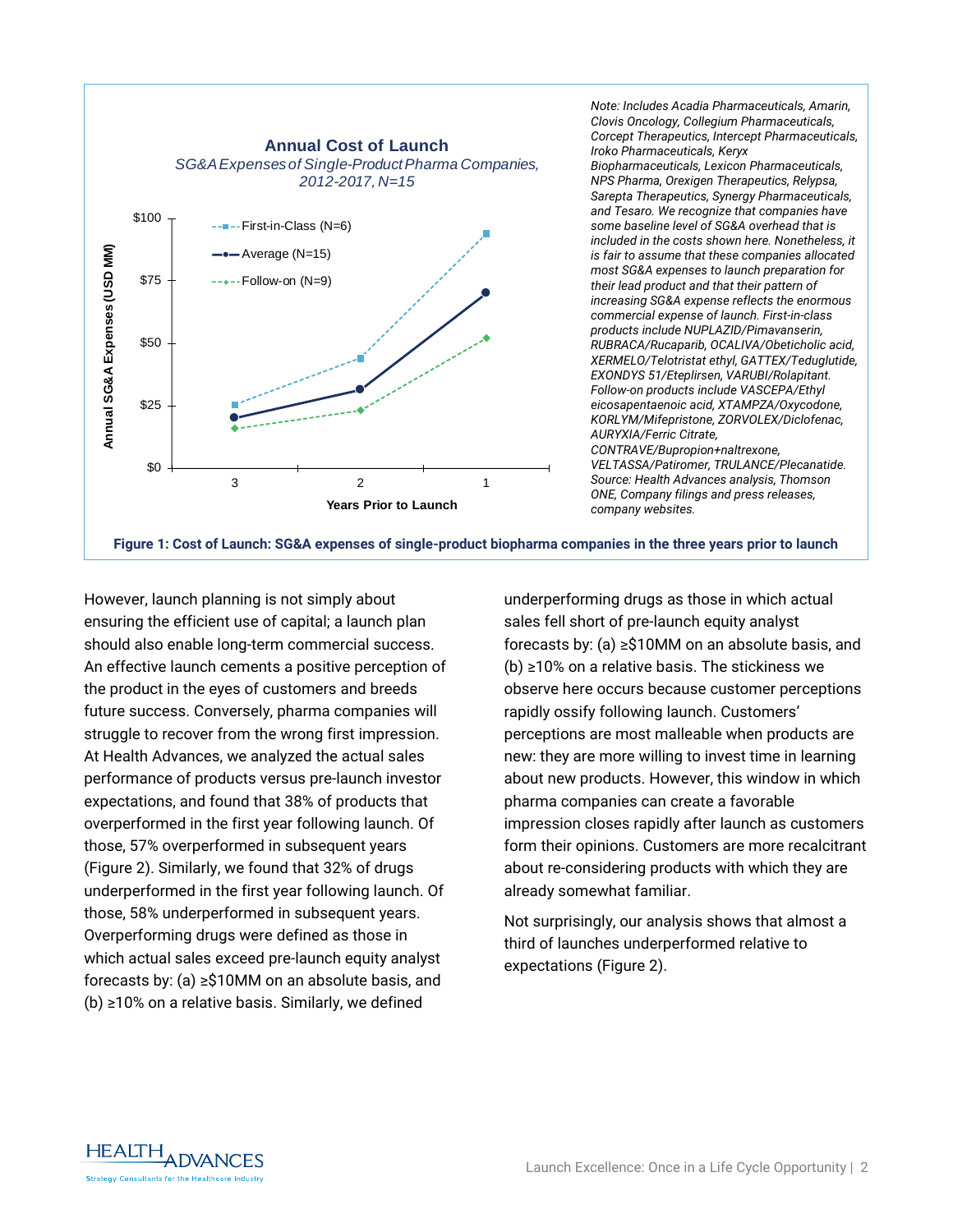

*Note: We evaluated 74 drugs launched between 2010-2014 using EvaluatePharma data to determine if the drug under- or overperformed based on actual sales performance compared to pre-launch equity analyst forecasts. Over/underperformance was defined as drugs with minimum absolute sales difference of \$10MM and minimum relative sales difference of 10% between actual sales and pre-launch sales forecasts. Health Advances recognizes that equity analyst forecasts are imperfect for measuring underperformance and overperformance. Nonetheless, we feel they are the best metric for a large-scale analysis like this. Equity analysts, presumably, are incentivized to provide the most accurate forecasts to their customers to inform their investment decisions (although conflicts-ofinterest with sell-side work can enter the picture). For this analysis, we selected the forecasts that most immediately preceded launch to minimize the effect of unexpected pivotal clinical trial data. For any one drug, our forecast data may incorporate one or multiple forecasts. Source: Health Advances analysis, EvaluatePharma, SankeyMATIC.*

**Figure 2: Performance of assets following launch: comparison of actual vs. forecasted sales performance in years 1 and 3 following launch**

We also note that our analysis is conservative in this regard: others have suggested that approximately two-thirds of launches underperform<sup>[1](#page-2-0)</sup>. For any given launch, the reasons for underperformance are complex and manifold. However, we believe inadequate launch planning is a contributing factor in many of these launches. Too often, we see tired launch strategies that lack the nuance required to

differentiate products in today's demanding market environments. Similarly, stumbles in execution reflect rote application of one-size-fits-all launch plans in which pharma companies complete activities perfunctorily rather than carefully orchestrating and prioritizing activities to serve broader strategic objectives.

<span id="page-2-0"></span>*<sup>1</sup> It is hard to compare our analyses to others since the data and methods shared by others are typically limited. That said, we noted at least one important difference between our methodology and that of others: our analysis uses the latest possible pre-launch equity forecasts (i.e., those nearest to, without having exceeded, the launch date), where others have used pre-launch equity forecasts created a year prior to launch.* 



 $\ddot{\phantom{a}}$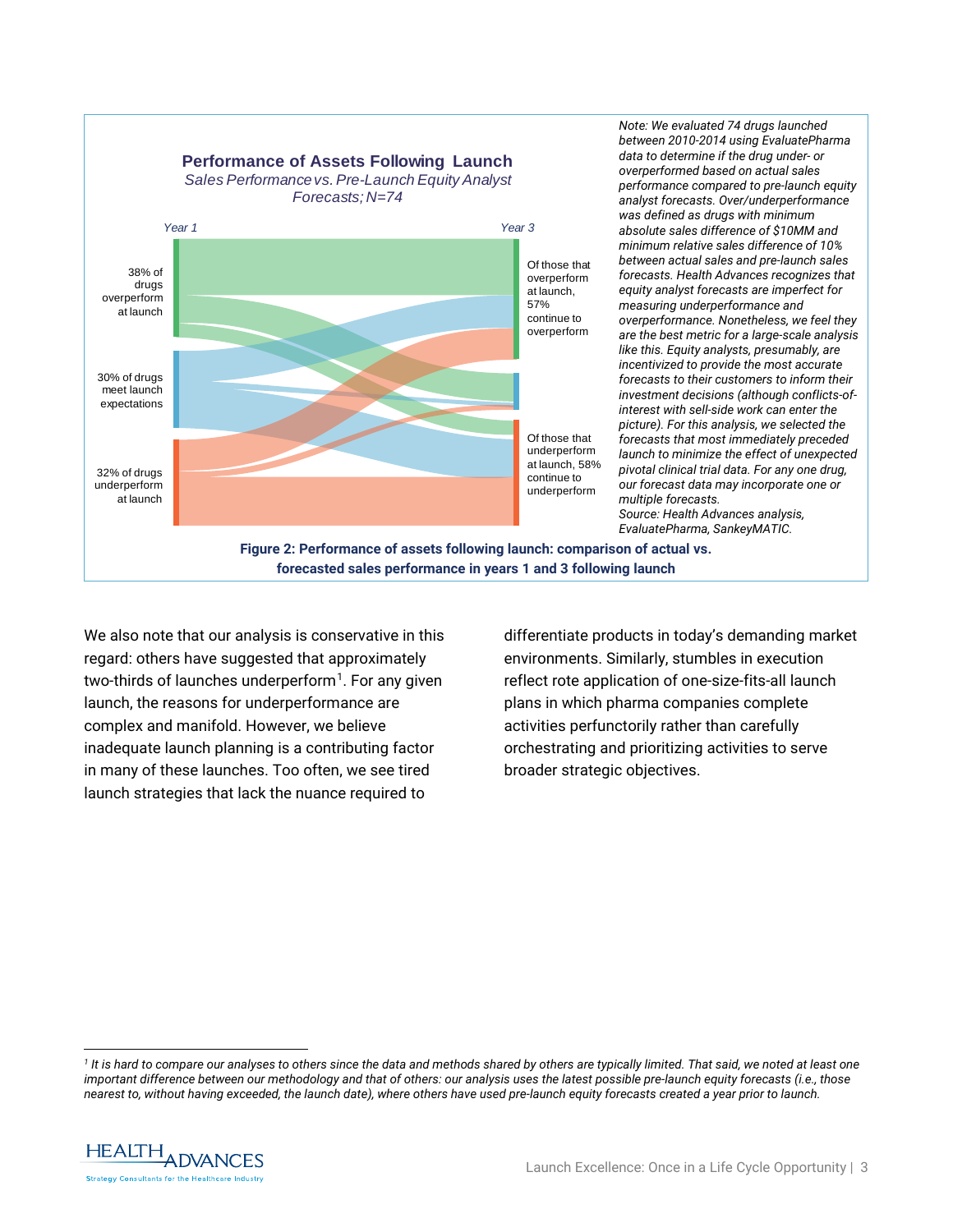## **LAUNCH PLANNING BEST PRACTICES**

While launch is challenging, it is not a futile, thankless endeavor. Launches can and do overperform when they are underpinned by strategies that reflect and leverage the unique market and competitive circumstances and when launch teams have clear strategic direction and an actionable roadmap on which to execute. Several key market and competitive attributes vary considerably from product-to-product and underscore the importance of bespoke strategies and tactics:



These market and competitive attributes necessitate unique launch strategies that reflect the environment. Those strategies should inform tactics that vary considerably in emphasis and focus from company-to-company. In Figure 4, we have

illustrated in a simplified matrix how launch tactics can vary considerably for different market circumstances, covering some of the aforementioned issues.

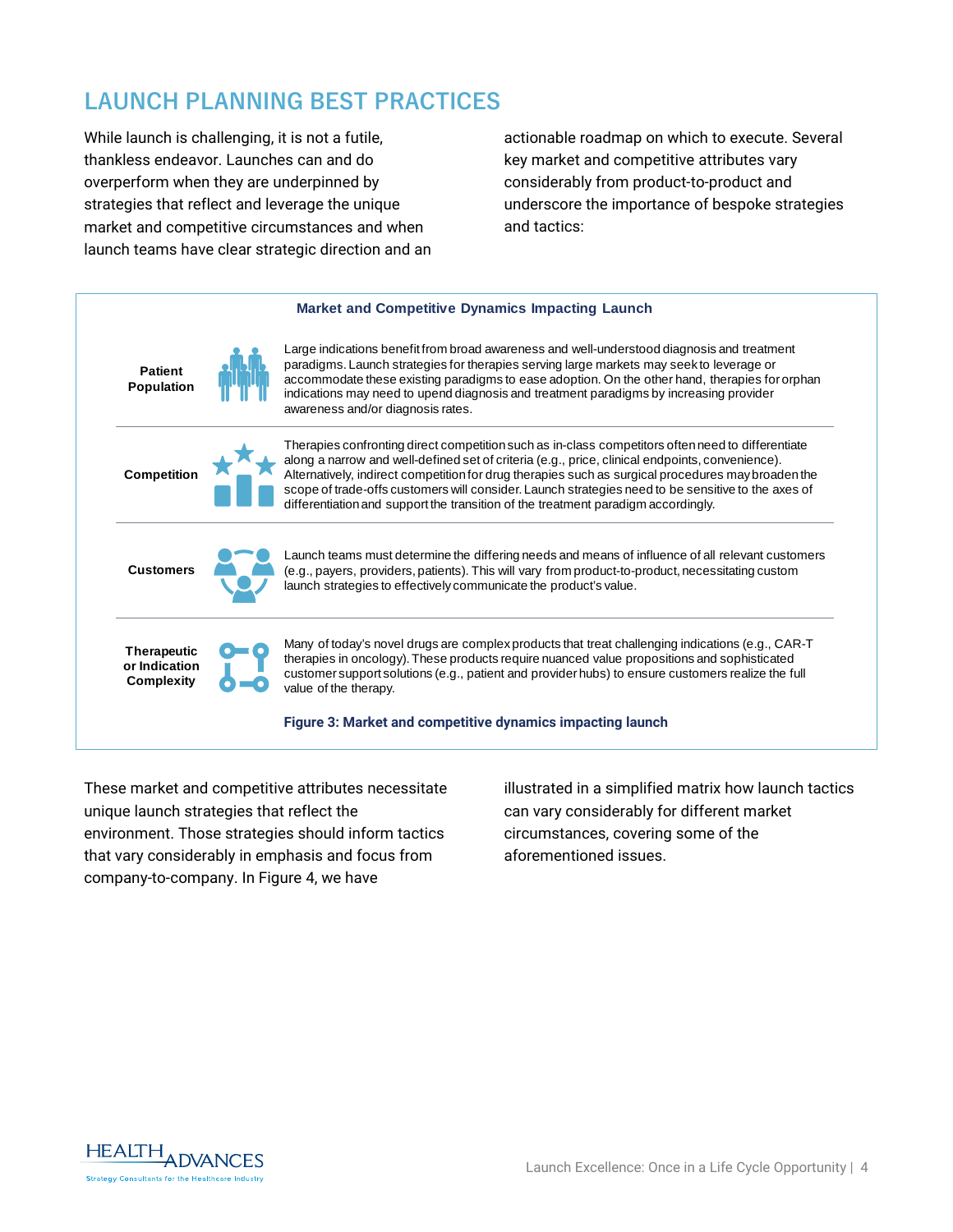| <b>Indirect or</b><br><b>Limited</b> | • KOL engagement and buy-in<br>• Disease awareness and diagnostic strategy                                                         | • Provider education and awareness                                                                                                                            |
|--------------------------------------|------------------------------------------------------------------------------------------------------------------------------------|---------------------------------------------------------------------------------------------------------------------------------------------------------------|
| <b>Competition</b>                   | • Patient advocacy and engagement                                                                                                  | • Salesforce readiness and mobilization                                                                                                                       |
| <b>Direct</b><br><b>Competition</b>  | • Payer contracting<br>• Patient advocacy and engagement<br>• Value-add product features (e.g.,<br>differentiated delivery device) | • DTC advertising<br>• Payer contracting<br>• Value-add product features (e.g.,<br>differentiated delivery device)<br>• Salesforce readiness and mobilization |
|                                      | <b>Orphan Patient Population</b>                                                                                                   | <b>Large Patient Population</b>                                                                                                                               |

Launch plans must also provide an actionable roadmap for the entire organization that enables rapid execution across hundreds of activities.

Several attributes of an effectively designed launch plan include:

| <b>Key Attributes of Launch Plans</b>                             |                                                                                                                                                                                                                                                                                                                                                   |  |
|-------------------------------------------------------------------|---------------------------------------------------------------------------------------------------------------------------------------------------------------------------------------------------------------------------------------------------------------------------------------------------------------------------------------------------|--|
| <b>Alignment to</b><br><b>Strategic</b><br><b>Imperatives</b>     | Launch teams must rigorously align their activities with strategic imperatives so<br>executing team members understand the broader purpose. This ensures customers<br>receive consistent and complementary solutions and increases organizational<br>efficiency by empowering team members to execute rapidly, confidently, and<br>independently. |  |
| <b>Prioritization</b>                                             | Relying on check-the-box launch solutions, launch teams can easily overinvest in<br>activities that will not generate value for customers while underinvesting in activities<br>that are more critical. Launch solutions must be customized to ensure that activities<br>are appropriately prioritized for the specific company and market.       |  |
| <b>Clear Direction,</b><br>Visibility, and<br><b>Coordination</b> | Launch teams must execute hundreds of interrelated activities (e.g., launching a<br>patient services hub and preparing a payer dossier) to create the holistic solution. In<br>order to do this, they must diligently plan their activities, identify these<br>interdependencies, and remain coordinated as plans and timelines shift.            |  |
| <b>Flexibility</b>                                                | No plan survives first contact with the enemy, so launch teams must be prepared to<br>rapidly adapt with flexible launch plans and careful scenario analysis.                                                                                                                                                                                     |  |
| Figure 5: Key attributes of launch plans                          |                                                                                                                                                                                                                                                                                                                                                   |  |

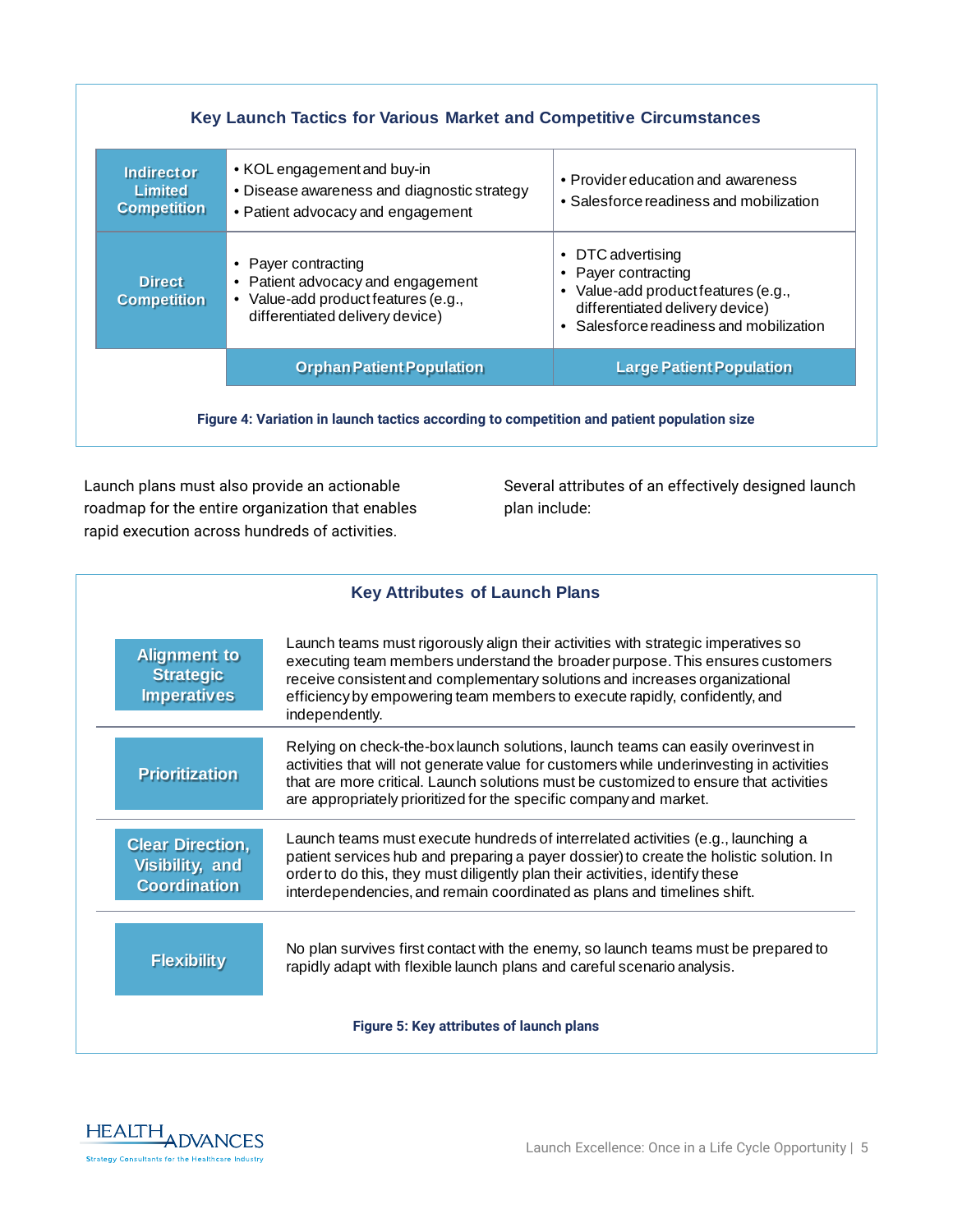## **CASE STUDIES**

We describe several underperforming and overperforming launches below. These case studies will underscore several of the best practices outlined in the preceding paragraphs. Figure 6 illustrates how those products performed relative to pre-launch expectations.



### **Underperformance Case Study: Drug 1**

#### *Circumstances*

- Drug 1 was a first-in-class agent in a large indication launched by a large, multinational pharmaceutical company with a large portfolio of drugs in that therapeutic area. Initial expectations for Drug 1 were high because it is safer and more effective at reducing acute events than standard of care.
- Drug 1's challenges emerged with its FDA approval. Drug 1 was initially slated to launch well before its primary competitor had lost market exclusivity. However, FDA delayed approval and this meant Drug 1 had a shorter window in which to convert patients and providers from a high-priced branded rival (versus generics). Unsurprisingly, market access quickly emerged as a key challenge that frustrated potential customers.
- FDA also took a conservative view with respect to the drug label, adding restrictions, which made it more complex to use Drug 1 (i.e., contraindications and requirements for concomitant therapy).

#### *Key Takeaways*

- Drug 1's delayed launch meant that payers became a more significant customer group who needed to be courted with aggressive pricing and contracting tactics, as well as a compelling dossier highlighting long-term economic benefits (if any) and clinical differentiation.
- Though this had not been the most complex indication historically, Drug 1's label restrictions meant the company needed to invest more into provider support and education to drive adoption.
- The company did not adequately adapt to the changed circumstances: it was two years after launch that the company significantly increased promotional resources for the drug, but this was likely too little, too late.

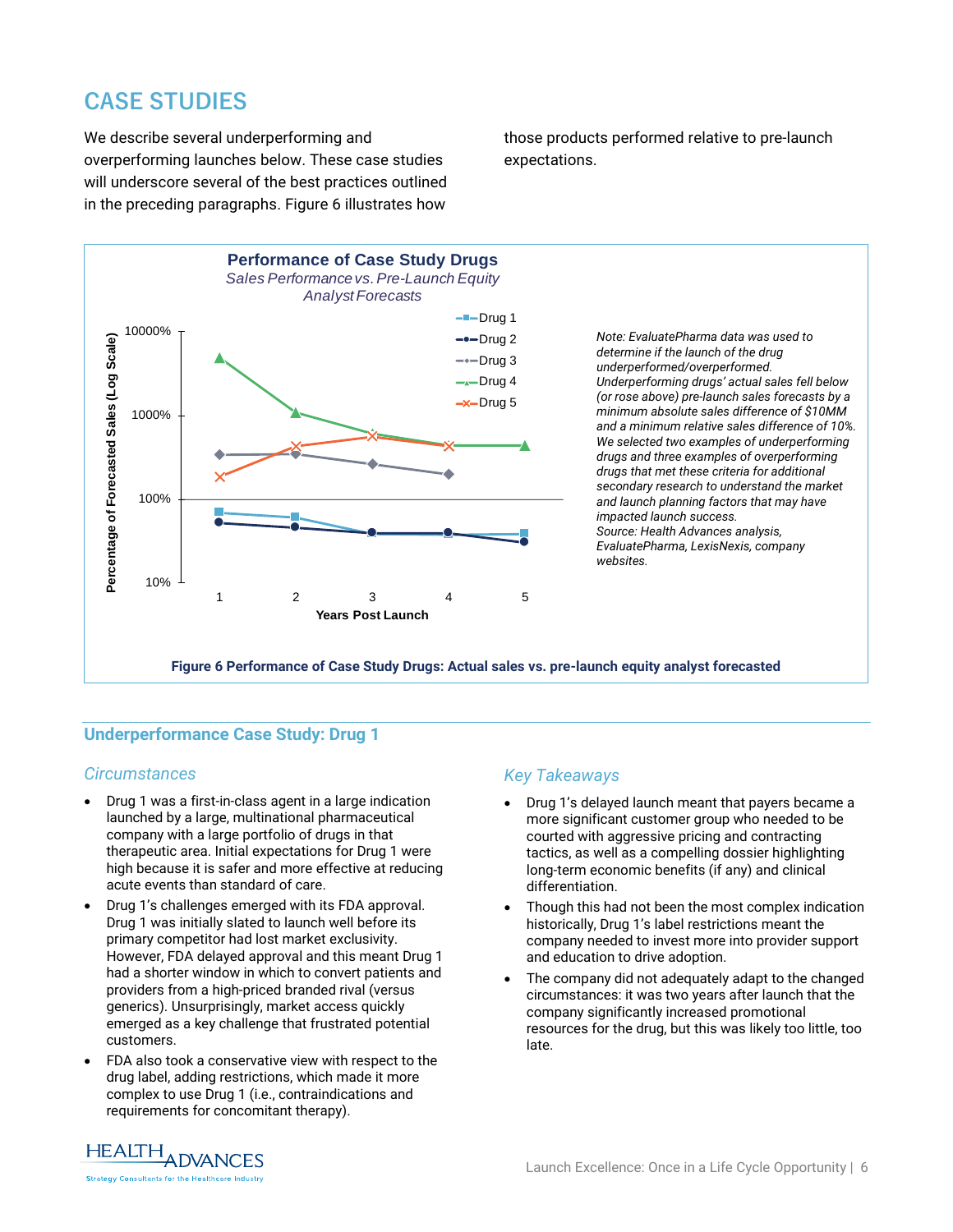#### **Underperformance Case Study: Drug 2**

#### *Circumstances*

- Drug 2 was a fifth-generation antibiotic launched by a mid-sized, multinational pharmaceutical company with limited experience in the infectious disease market.
- Drug 2 demonstrated higher cure rates and broader activity against resistant bacteria strains than competitors. The company rapidly grew its salesforce following launch, and priced at a discount to other branded competitors.
- Drug 2 launched into the hospital antibiotic market and struggled to gain traction with hospitals' crossfunctional pharmacy and therapeutics (P&T) committees, who control the hospital formulary. It is important to note that because hospitals are reimbursed via a bundled payment system (i.e., DRG or diagnosis related groups), they cover the cost of inpatient drugs. Thus, P&T committees consider both clinical and economic incentives when designing formularies.

### **Overperformance Case Study: Drug 3**

#### *Circumstances*

- Drug 3 introduced a new mechanism into a crowded neurology market with about a dozen competitive alternatives. The company, a large multi-national biopharmaceutical company, was already a leader in this market.
- Drug 3 provides a compelling efficacy-safety profile (though it is neither the most efficacious, nor the safest drug for this indication) and an oral formulation (most MS drugs are injectable).

#### *Key Takeaways*

- Given the challenges surrounding antibiotic use and efforts to preserve novel antibiotics for later lines of therapy, the company needed to articulate specific patient populations where Drug 2 could be deployed readily. The company may have been well-served to promote diagnostic technologies/techniques that would rapidly identify particularly aggressive and antibiotic-resistant bacteria strains where it made sense to use Drug 2 more aggressively.
- In addition to articulating the most compelling clinical cases, the company needed to make an economic case to hospitals who have many generic antibiotics available to them. This economic case could examine readmission rates, for example.

#### *Key Takeaways*

- Drug 3 was effectively positioned as a first-line therapy, which is safe and convenient for patients (i.e., oral). The company started early, generating awareness and enthusiasm in the lead-up to launch in its clinical program by highlighting the drug's safety profile. Early engagement was important, because this indication, though not orphan, is treated largely by a set of sub-specialist neurologists.
- The company also enabled broad market access: rather than stake out the highest price point, the company priced Drug 3 in line with key competitors. The manufacturer also offered a robust patient support program that provided a year's worth of free drug to patients in the US who had to wait more than two weeks for reimbursement.
- Finally, the company demonstrated flexibility in its approach to rapidly overcome obstacles: An initial DTC TV campaign was scrapped after some patients claimed the company had misrepresented the experience of the disease and treatment. The company revised its DTC approach and focused on a patient website and local events featuring celebrity spokespeople

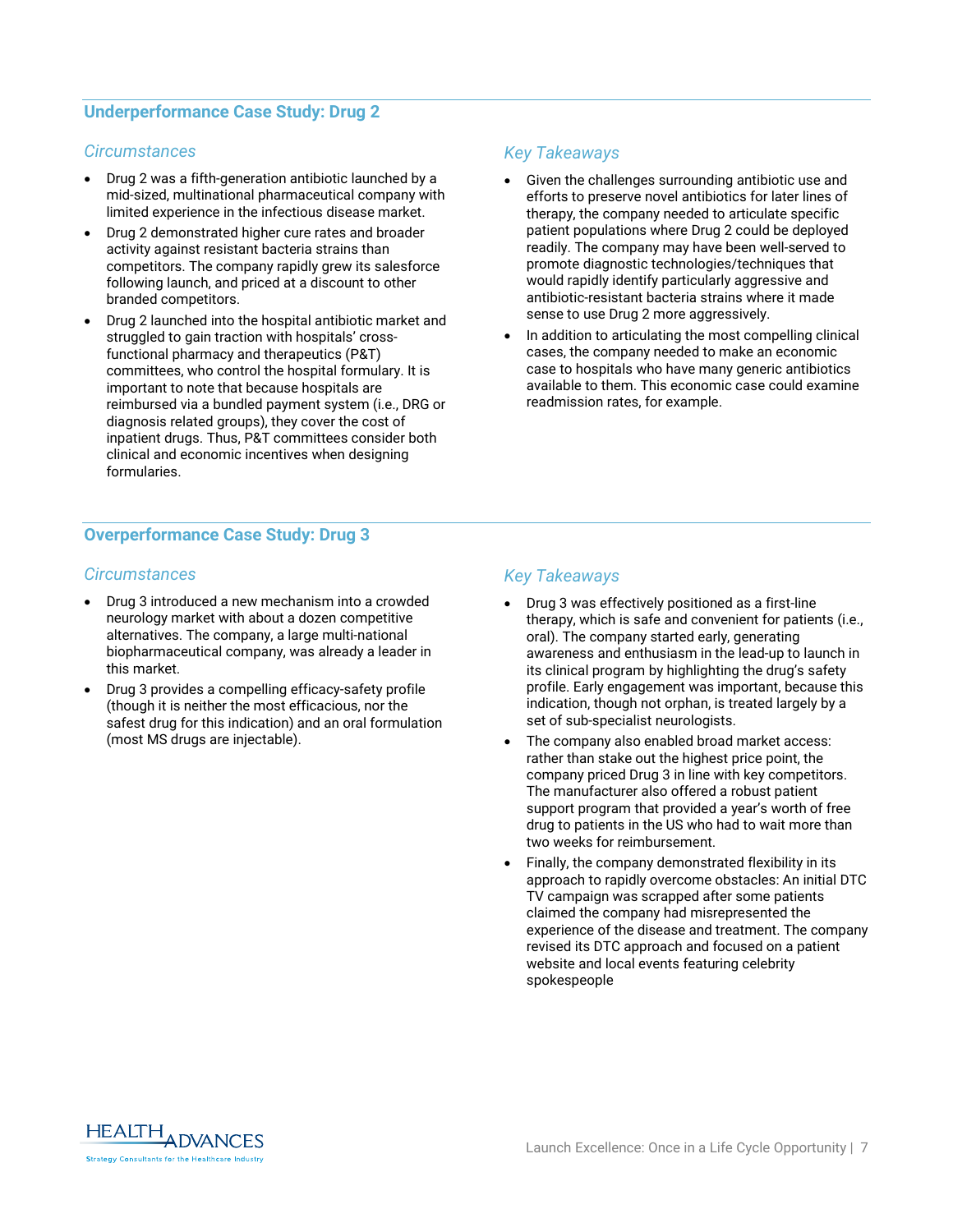#### **Overperformance Case Study: Drug 4**

#### *Circumstances*

• Drug 4 was a second-in-class specialty biologic for an ophthalmology indication marketed by a large, multinational biopharmaceutical company with limited experience in this market.

#### *Key Takeaways*

- The company also segmented and targeted key stakeholders early: it focused intensive pre-launch market development efforts with KOLs at a national / regional / local level one year before launch.
- Once launched, the company provided a positive prescribing and reimbursement experience for both patients and prescribers. Given that it was a second-tomarket product, the company ensured that the product was similar in logistics and reimbursement to the existing therapy, and therefore convenient to prescribe and administer.
- Finally, the company clearly defined the appropriate patient candidate for therapy, which helped speed adoption among prescribers and lower barriers among payers.

#### **Overperformance Case Study: Drug 5**

#### *Circumstances*

- Drug 5 was a first-in-class oral agent approved for the treatment of Type II diabetes launched by a large multinational biopharmaceutical company with limited pharma experience in this space.
- Though safety concerns necessitated post-marketing studies, efficacy in pivotal trials was compelling.

#### *Key Takeaways*

- The company engaged multiple customer groups simultaneously with targeted tactics for each group. These tactics were developed in partnership with the company's non-pharma business unit, which had significant experience in diabetes:
	- Pre-launch, the company generated awareness and excitement among endocrinologists. Following launch, they engaged the broader prescriber community via a robust salesforce and by advertising in prominent medical journals. The company rapidly deployed a 2,000-strong salesforce following FDA approval. This rapid salesforce ramp-up was made possible due in part to an innovative e-learning program that allowed reps to be trained quickly.
	- The company generated patient interest with a large >\$10MM DTC campaign.
	- Finally, the company aggressively engaged payers to ensure favorable coverage and reimbursement and prevent any market access issues for physicians and patients.

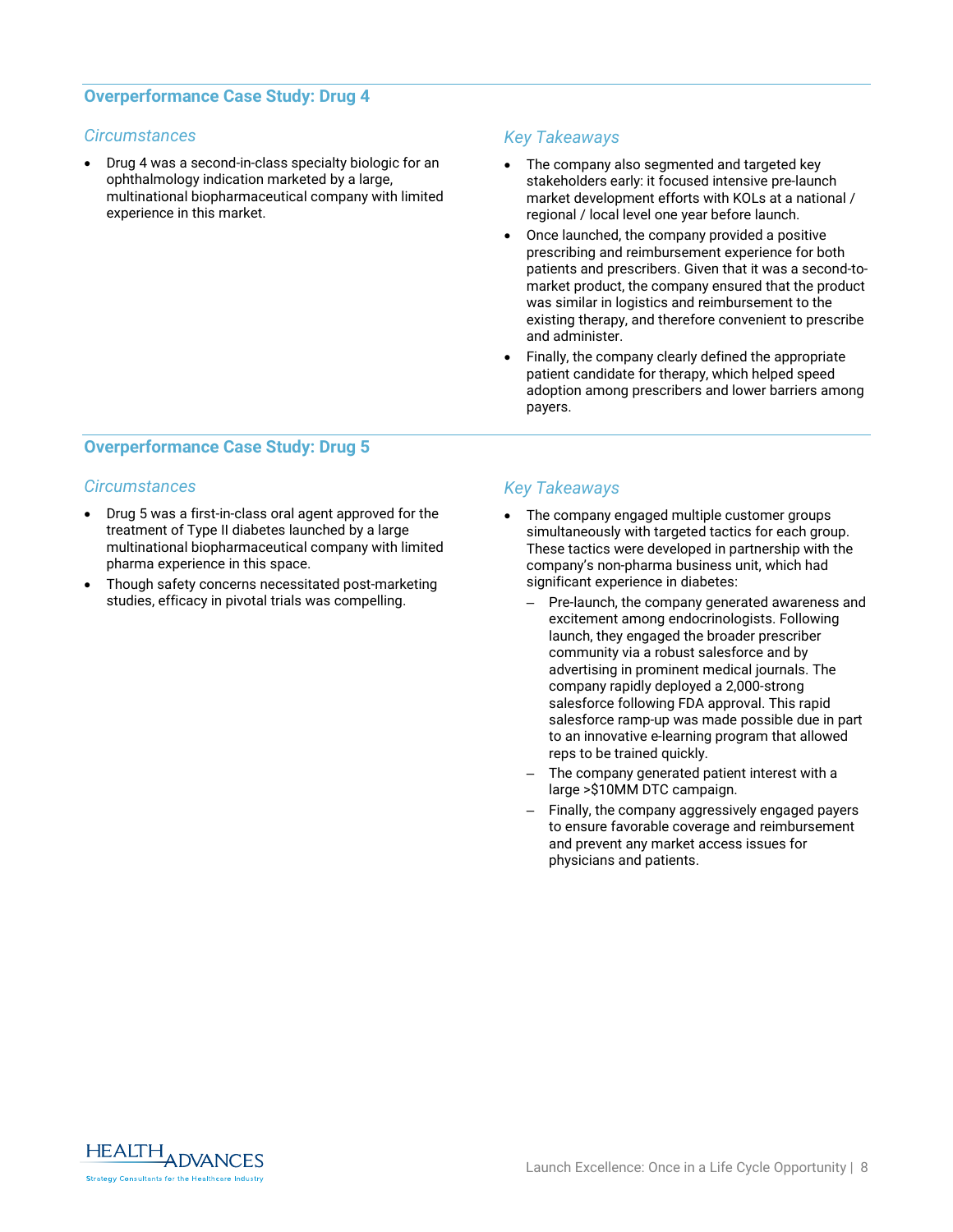## **CONCLUSION**

In conclusion, launch is a large investment and a key opportunity to set a therapeutic on the path to longterm success. During launch, companies have the unique opportunity to set lasting impressions of their product with customers, which (for better or worse) can be difficult to dislodge. Our experience is that launch excellence is truly a once in a life cycle opportunity and we suggest several best practices:

- Start Early. Effective launch planning takes two to three years.
- Know your market. Capture nuanced market insights to enable a compelling value proposition and effective launch strategy.
	- Understand how your product will affect treatment paradigms and patient journeys.
	- Understand all customer groups, including the magnitude and means of their influence.
	- Invest in robust competitive intelligence.
- Understand processes and potential barriers related to logistics, reimbursement and market access.
- Develop a strategy that provides direction to the organization and clearly outlines critical success factors.
	- Create a strategy that reflects the unique market and competitive dynamics and the organizational experience and capabilities.
	- Ensure the strategy is relevant to and speaks to the challenges facing all key internal stakeholders.
- Develop a flexible and detailed tactical plan that executes on the strategy.
	- Prioritize tactics according to unique strategic objectives, and design timelines around organizational capabilities. Avoid check-the-box and one-size-fits all solutions.
	- Identify key cross-functional and interdependent activities and ensure relevant internal stakeholders are aligned on goals, timelines, and accountability.
	- Ensure flexibility with robust scenario planning

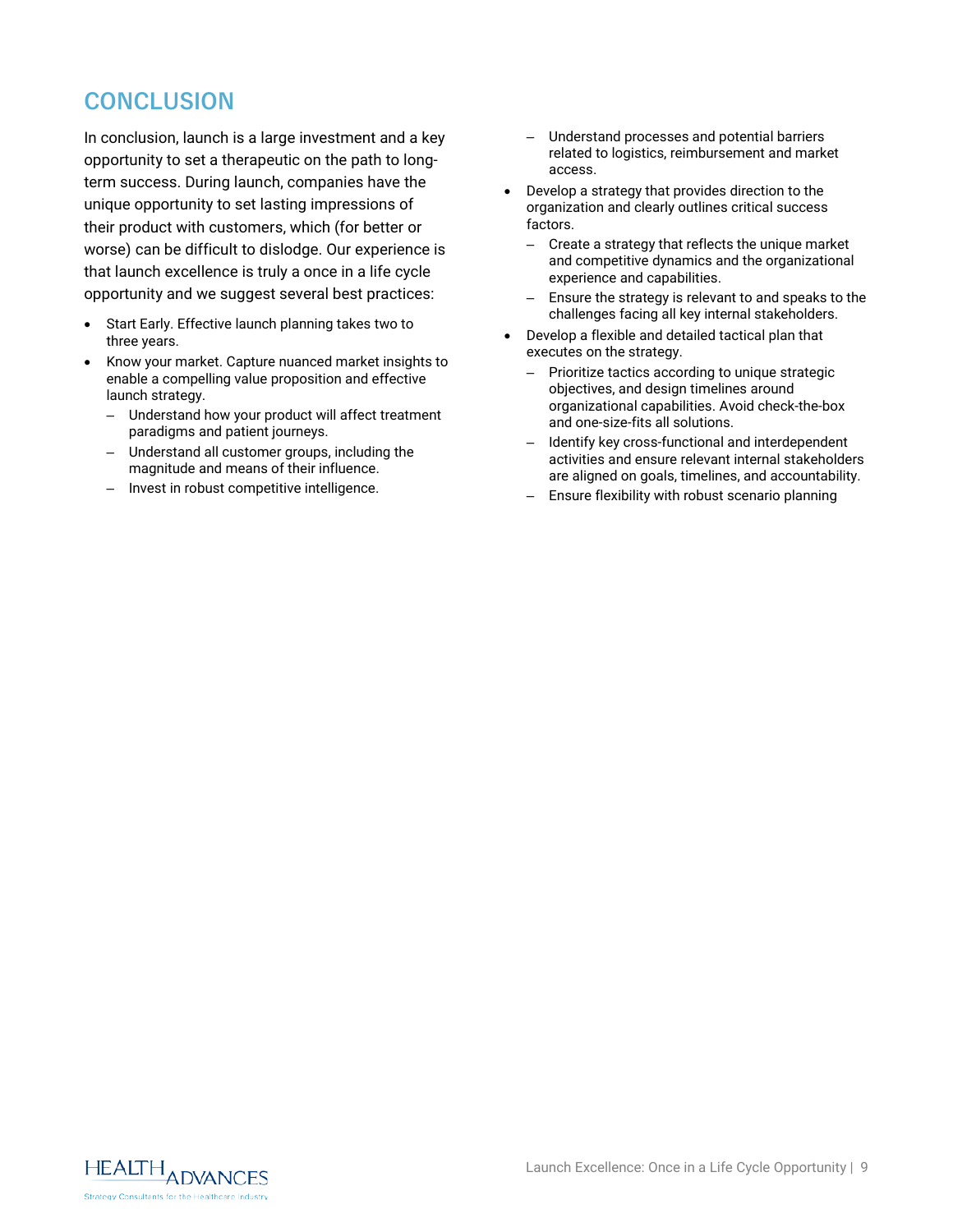## **SOURCES AND METHODS**

#### *Cost of Launch Analysis:*

- Identified companies that had products launching from 2012 to March 2017 via IQVIA product usage data.
- Focused on public, single product companies by removing large companies with multiple products and private companies.
	- We determined the number of marketed products and when the first product was launched by reviewing company websites, press releases, and FDA.gov.
- Determined Selling, General and Administrative (SG&A) expenses using Thomson ONE and company SEC filings for each of these companies in the three years prior to launch (as available) of their first commercial product.
	- Removed companies with significantly higher or lower SG&A costs due to unique company or drugspecific circumstances that did not allow for direct comparison across company SG&A costs. For example, one drug was removed due to additional costs associated with a companion diagnostic development.
- Averaged SG&A costs from the remaining 15 companies for each year prior to launch (up to three years).
- Companies include Acadia Pharmaceuticals, Amarin, Clovis Oncology, Collegium Pharmaceuticals, Corcept Therapeutics, Intercept Pharmaceuticals, Iroko Pharmaceuticals, Keryx Biopharmaceuticals, Lexicon Pharmaceuticals, NPS Pharma, Orexigen Therapeutics, Relypsa, Sarepta Therapeutics, Synergy Pharmaceuticals, and Tesaro.
- First-in-class products include NUPLAZID/Pimavanserin, RUBRACA/Rucaparib, OCALIVA/Obeticholic acid, XERMELO/Telotristat ethyl,

GATTEX/Teduglutide, EXONDYS 51/Eteplirsen, and VARUBI/Rolapitant.

• Follow-on products include VASCEPA/Ethyl eicosapentaenoic acid, XTAMPZA/Oxycodone, KORLYM/Mifepristone, ZORVOLEX/Diclofenac, AURYXIA/Ferric Citrate, CONTRAVE/Bupropion+naltrexone, VELTASSA/Patiromer, and TRULANCE/Plecanatide.

#### *Launch Performance Analysis:*

- Data for actual sales and equity analyst forecasts for products launched worldwide between 2010 and 2014 were from EvaluatePharma.
	- Removed drugs that did not have actual sales data and/or pre-launch equity analyst forecasts available in EvaluatePharma.
- Forecasts used for comparison were those that most immediately preceded launch to minimize the effect of unexpected pivotal clinical trial data, as available in EvaluatePharma.
	- For any one drug, our forecast data may incorporate one or multiple forecasts.
- Calculated the absolute difference between actual and forecast sales as well as the relative percentage difference between actual and forecast sales using the forecasted sales as the point of reference.
	- We define overperforming drugs as those in which actual sales exceed pre-launch equity analyst forecasts by: (a) ≥\$10MM on an absolute basis, AND (b) ≥10% on a relative basis.
- We define underperforming drugs as those in which actual sales fell short of pre-launch equity analyst forecasts by: (a) ≥\$10MM on an absolute basis, AND (b) ≥10% on a relative basis